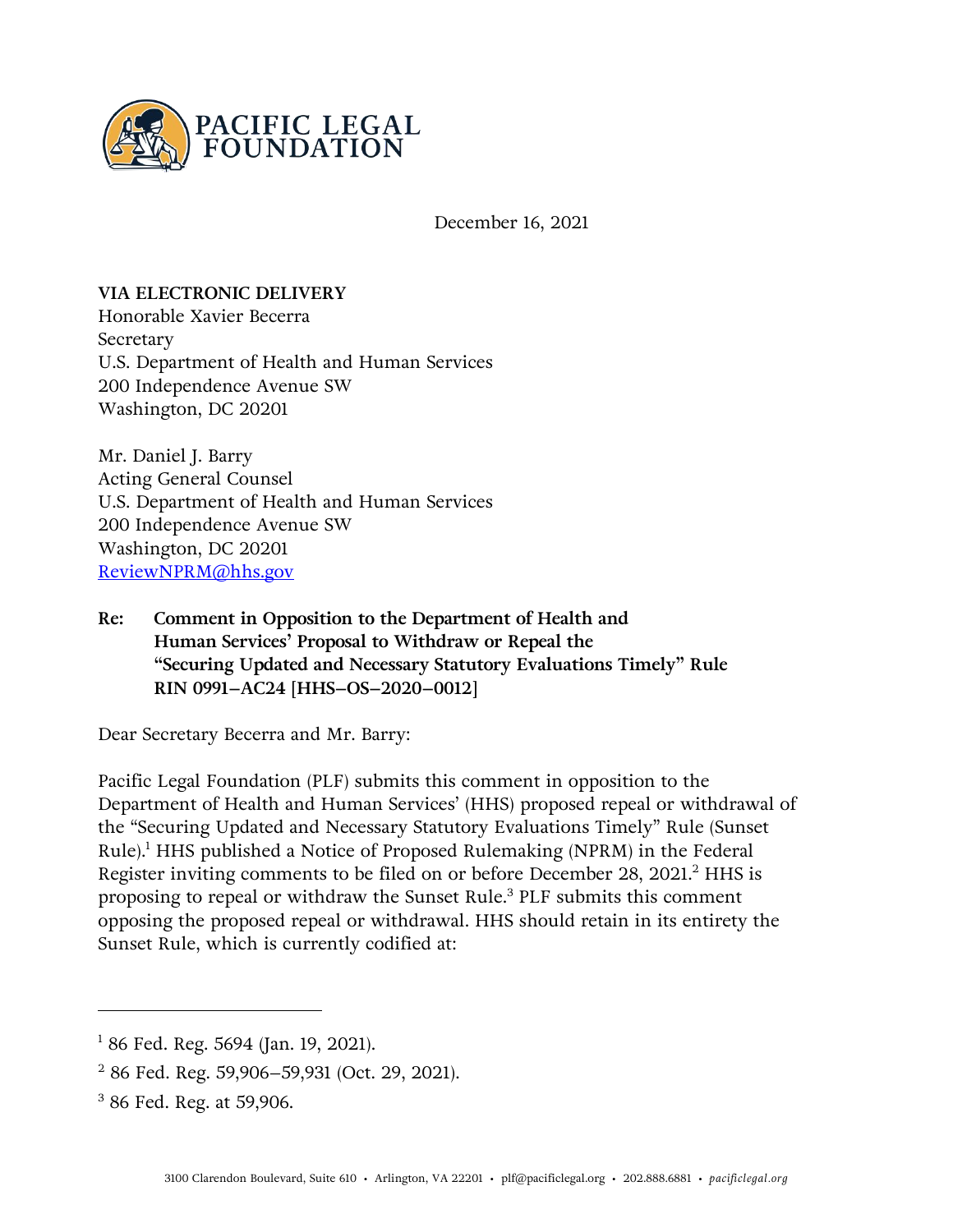- 21 C.F.R.  $$6.1;$
- 42 C.F.R. §§ 1.1, 404.1, 1000.1; and
- 45 C.F.R. §§ 8.1, 200.1, 300.1, 403.1, 1010.1, 1300.1.

## **Pacific Legal Foundation**

Pacific Legal Foundation is the nation's leading public interest organization advocating in courts throughout the country to defend the principles of individual liberty and limited government. PLF is particularly concerned about the rights of individuals and small businesses affected by overreaching government regulation. As such, PLF attorneys have extensive experience defending limited government and the constitutional separation of powers against the growing administrative state. PLF's attorneys have represented clients in major administrative-law cases before the United States Supreme Court.<sup>4</sup> They have also produced substantial scholarship on administrative law.<sup>5</sup> PLF attorneys often provide their expertise on administrative law matters to policymakers through congressional testimony,<sup>6</sup> rulemaking petitions,<sup>7</sup> and

<sup>4</sup> *See, e.g.*, *U.S. Army Corps of Eng'rs v. Hawkes Co., Inc.*, 136 S. Ct. 1807 (2016); *Sackett v. U.S. Envtl. Prot. Agency*, 566 U.S. 120 (2012); *Rapanos v. United States*, 547 U.S. 715 (2006).

<sup>5</sup> *See, e.g.*, John Yoo & Todd Gaziano, *Presidential Authority to Revoke or Reduce National Monument Designations*, 35 YALE J. ON REG. 617 (2018); Jonathan Wood, *Standing up to the Regulatory State: Is Standing's Redressability Requirement an Obstacle to Challenging Regulations in an Over-Regulated World?*, 86 UMKC L. REV. 147 (2017); Damien M. Schiff & Luke A. Wake, *Leveling the Playing Field in David v. Goliath: Remedies to Agency Overreach*, 17 TEX. REV. L. & POL. 97 (2013).

<sup>6</sup> *See, e.g.*, *Federally Incurred Cost of Regulatory Change and How Such Changes Are Made: Hearing Before the Subcomm. on Federal Spending Oversight and Emergency Management of the S. Comm. on Homeland Sec. and Government Affairs*, 116 Cong. 116–62 (2019) (Testimony of Mr. Thomas Berry, Attorney, Pacific Legal Foundation).

<sup>7</sup> *See, e.g.*, Damien M. Schiff & Anthony L. François, *Petition for Rulemaking to Establish Notice and Hearing Procedures for Compliance Orders Issued Under Section 309(a) of the Clean Water Act*, PacificLegal.org (Jan. 10, 2020), [https://bit.ly/3H5IhAR.](https://bit.ly/3H5IhAR)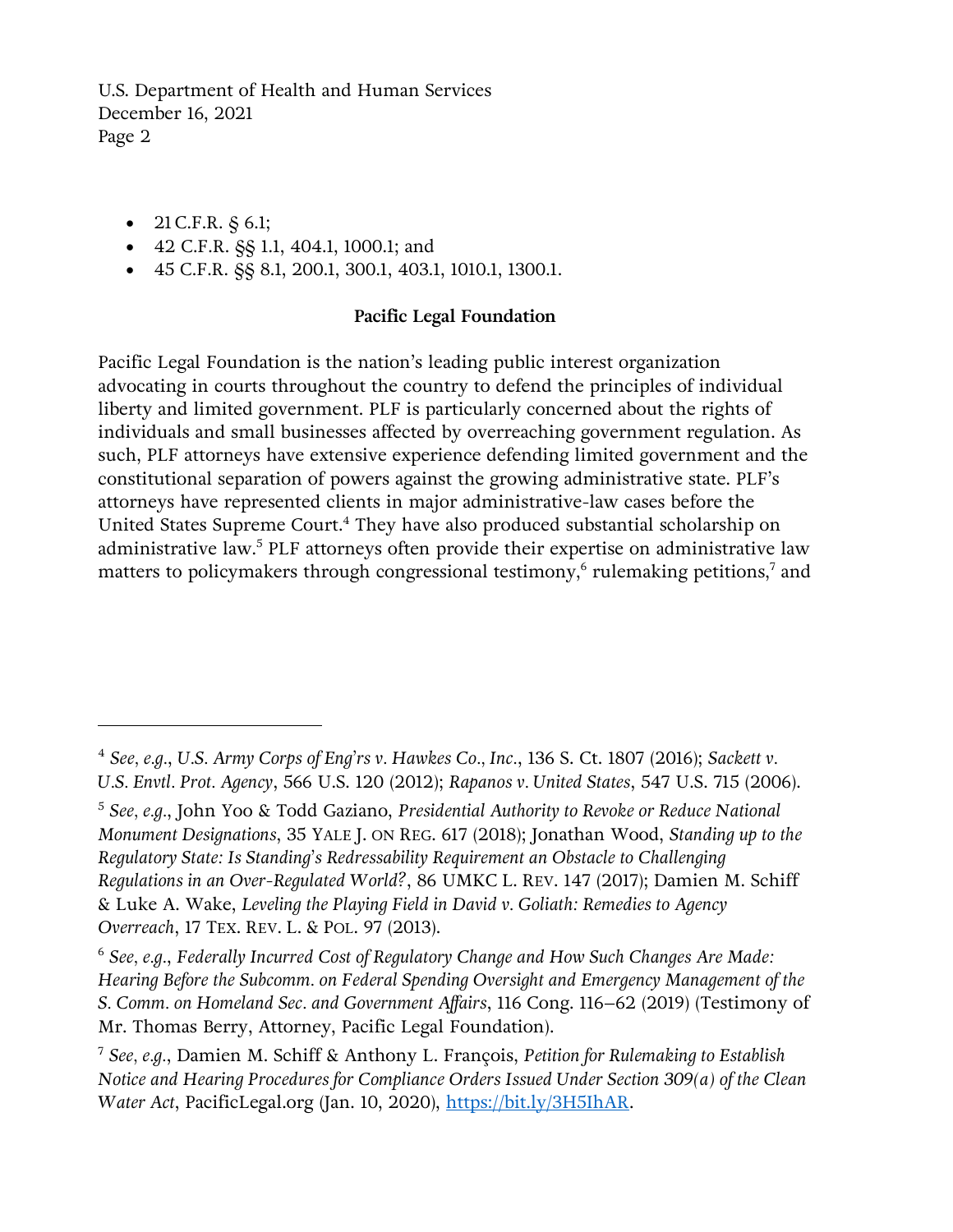policy papers.<sup>8</sup> PLF submitted a comment letter supporting the adoption of the Sunset Rule.<sup>9</sup>

## **Summary of the Reasons Why PLF Opposes the Repeal or Withdrawal of the Sunset Rule**

The Sunset Rule ensures that HHS and its component agencies comply with the Regulatory Flexibility Act (RFA).<sup>10</sup> The RFA was enacted in 1980.<sup>11</sup> It stated that "each agency *shall* publish in the Federal Register a plan for the periodic review of the rules issued by the agency which have or will have a significant economic impact upon a substantial number of small entities."<sup>12</sup> That duty is nondiscretionary. As the Supreme Court has noted, Congress's use of the word "shall" "imposes a mandatory duty."<sup>13</sup> Almost *forty years later*, HHS published that plan by issuing the Sunset Rule. HHS now wants to scrap it. It should not.

It is wrong for HHS to ignore or overrule Congress's mandate. Neither the President nor HHS can render optional a statutory directive that HHS publish a plan to

<sup>10</sup> 5 U.S.C. §§ 601–612.

<sup>8</sup> *See* TODD GAZIANO, ET AL., THE REGULATORY STATE'S DUE PROCESS DEFICITS: NINE CASE STUDIES HIGHLIGHT THE MOST COMMON AGENCY FAILINGS, Pacific Legal Foundation (2020), [https://bit.ly/3qjqpg7;](https://bit.ly/3qjqpg7) ANGELA ERICKSON & THOMAS BERRY, BUT WHO RULES THE RULEMAKERS: A STUDY OF ILLEGALLY ISSUED REGULATIONS AT HHS, Pacific Legal Foundation (2019), [http://bit.ly/2GJJCA8.](http://bit.ly/2GJJCA8)

<sup>9</sup> Pacific Legal Foundation, Comment in Support of HHS Proposed Rule "Securing Updated and Necessary Statutory Evaluations Timely" (Dec. 4, 2020), [https://www.regulations.gov/comment/HHS-OS-2020-0012-0167.](https://www.regulations.gov/comment/HHS-OS-2020-0012-0167)

<sup>&</sup>lt;sup>11</sup> Pub. L. No. 96-354, 94 Stat. 1169 (Sept. 19, 1980).

 $12$  5 U.S.C.  $\frac{12}{3}$  610(a) (emphasis added). While Congress amended other sections of the RFA on three separate occasions, Congress has *not* amended 5 U.S.C. § 610 since enactment. *See* Pub. L. No. 104-121, 110 Stat. 864 (Mar. 29, 1996) (amending 5 U.S.C. §§ 601, 603, 604, 605, 609, 611, 612); Pub. L. No. 111-203, 124 Stat. 2112 (July 21, 2010) (amending 5 U.S.C. §§ 603, 604, 609); Pub. L. No. 111-240, 124 Stat. 2551 (Sept. 27, 2010) (amending 5 U.S.C. § 604). Put differently, Congress has *not* amended the following sections of the RFA since enactment: 5 U.S.C. §§ 602, 606, 607, 608, 610.

<sup>13</sup> *Kingdomware Technologies, Inc. v. United States*, 579 U.S. 162, 172 (2016).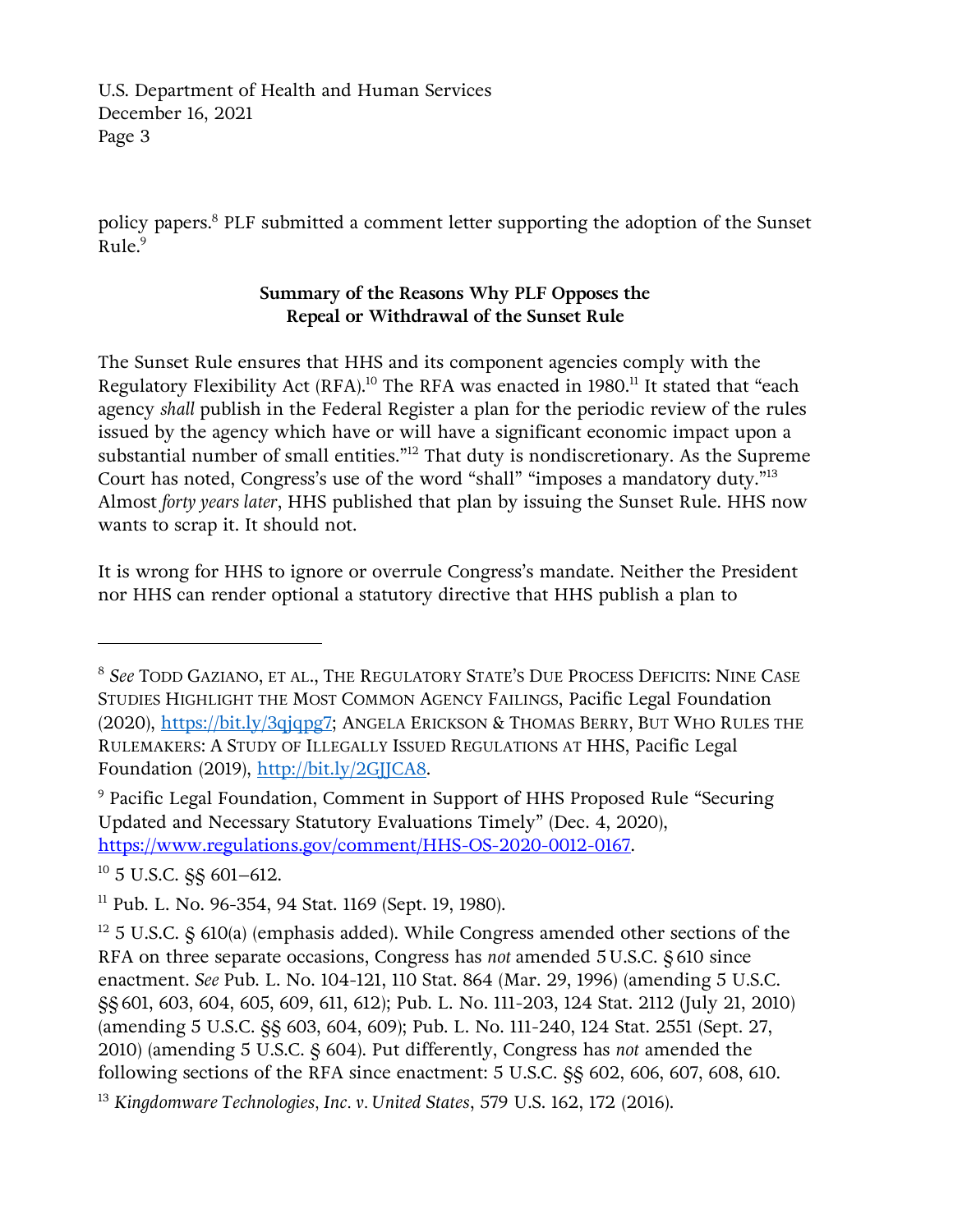periodically review its code of regulations. That published plan—the Sunset Rule—is also entirely consistent with the Regulatory Flexibility Act and the Administrative Procedure Act (APA).

The RFA expressly contemplates rule rescission as one of the outcomes of the retrospective review.<sup>14</sup> The Sunset Rule preserves rule rescission as one of the options available to HHS upon completion (or not) of the RFA's required retrospective review. The Sunset Rule accomplishes nothing new, different from, or contrary to what the RFA itself states.

The Sunset Rule is also fully consistent with the APA. The Sunset Rule's provision that a regulatory section is rescinded if HHS fails to conduct a retrospective review or fails to extend the deadline for such review is consistent with APA's rulemaking procedures. HHS lacks any sound reason to withdraw or repeal the Sunset Rule.

# **Reasons HHS Should Retain the Sunset Rule in Its Entirety**

# **I. The Sunset Rule Is Consistent with the Regulatory Flexibility Act**

To prevent outdated regulations from imposing unnecessary and excessive burdens on small businesses, organizations, and government units, the RFA requires that each federal agency review existing regulations at least once every ten years to ensure that these rules are not imposing such burdens.<sup>15</sup> Such retrospective review serves two functions. First, it requires agencies to analyze the real-world impacts of rules, rather than relying solely on sometimes unreliable predictions about costs and benefits at the proposed-rule stage. Second, it avoids ineffective or overly burdensome rules remaining in place indefinitely due to regulatory inertia. If, after conducting a retrospective review, the agency determines that the rule is not achieving its purpose or that its purpose could be better achieved by a less burdensome approach, the RFA requires the agency to amend or rescind the rule.<sup>16</sup>

 $14$  5 U.S.C. § 610(a) (second sentence).

<sup>15</sup> 5 U.S.C. § 610(a).

<sup>16</sup> *Id.*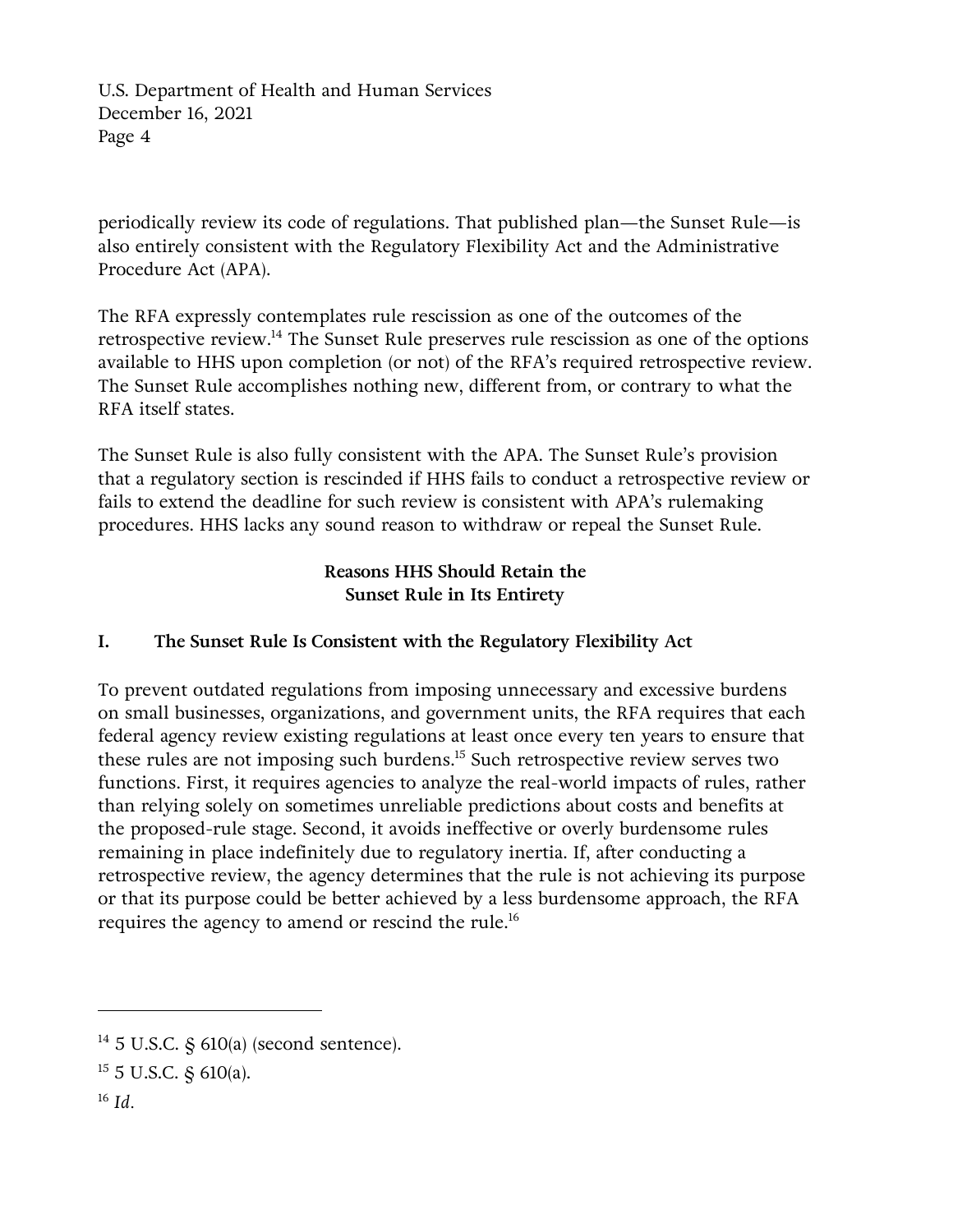The RFA uses "mandatory" language—"shall publish."<sup>17</sup> According to Congress's directive, "each agency" (which includes HHS and its component agencies) must publish "a plan for the periodic review of the rules issued by the agency which have or will have a significant economic impact upon a substantial number of small entities."<sup>18</sup> In issuing the Sunset Rule, HHS was correct in stating: "The retrospective review provided by 5 U.S.C. 610 is a congressional mandate. Under the plain terms of the Act, having a plan for such reviews is not optional."<sup>19</sup>

HHS was already about *forty* years late in publishing such a plan. Congress had directed HHS to publish the periodic-review plan "[w]ithin one hundred and eighty days after the effective date of this chapter."<sup>20</sup> The effective date of the chapter was January 1, 1981.<sup>21</sup> The 180-day deadline ran in mid-1981. HHS issued the Sunset Rule in January 2021—close to forty years after the deadline.<sup>22</sup> Late as it is, now HHS at least has a retrospective-review plan as required by the RFA. Withdrawing or repealing it will return HHS to its pre-2021 forty-year noncompliance with the  $RFA.<sup>23</sup>$ 

<sup>21</sup> Pub. L. No. 96-354,  $\frac{1}{5}$  4, 94 Stat. 1170 (Sept. 19, 1980) ("The provisions of this Act shall take effect January 1, 1981[.]").

 $22$  Notice of Final Rulemaking, 86 Fed. Reg. 5694 (Jan. 19, 2021).

 $23$  HHS published guidance for retrospective review of agency rulemaking in 2011, which it followed until 2016. 86 Fed. Reg. at 59,920. That plan was not an adequate response to 5 U.S.C. § 610. The 2011 plan was not even published in the Federal Register. *See id.* Moreover, as HHS concedes, absent the Sunset Rule, HHS's compliance with the RFA was "sporadic" at best. 86 Fed. Reg. at 5708. Indeed, in the years following the 2011 plan, HHS remained in widespread noncompliance with the requirements of the RFA. 85 Fed. Reg. at 70,099. HHS would remain in noncompliance with the RFA if its substitute is to publish the retrospective-review plan in HHS's semi-annual unified agenda. *See* Office of Information and Regulatory Affairs, OMB, *Agency Rule List – Fall 2021*,

[https://www.reginfo.gov/public/do/eAgendaMain?operation=OPERATION\\_GET\\_AGE](https://www.reginfo.gov/public/do/eAgendaMain?operation=OPERATION_GET_AGENCY_RULE_LIST¤tPub=true&agencyCode=&showStage=active&agencyCd=0900&csrf_token=5B8E0754896D00EB6E21BF6607F983D031D99D6D81B639B9CB1F2E6A834D13291F1833D7D73854F2E7A292652B78BB5F4118) [NCY\\_RULE\\_LIST&currentPub=true&agencyCode=&showStage=active&agencyCd=090](https://www.reginfo.gov/public/do/eAgendaMain?operation=OPERATION_GET_AGENCY_RULE_LIST¤tPub=true&agencyCode=&showStage=active&agencyCd=0900&csrf_token=5B8E0754896D00EB6E21BF6607F983D031D99D6D81B639B9CB1F2E6A834D13291F1833D7D73854F2E7A292652B78BB5F4118)

<sup>17</sup> 5 U.S.C. § 610(a) (first sentence); *Kingdomware*, 579 U.S. at 172.

<sup>18</sup> 5 U.S.C. § 610(a) (first sentence).

<sup>&</sup>lt;sup>19</sup> 86 Fed. Reg. at 5695.

 $20\,$  5 U.S.C. § 610(a) (first sentence).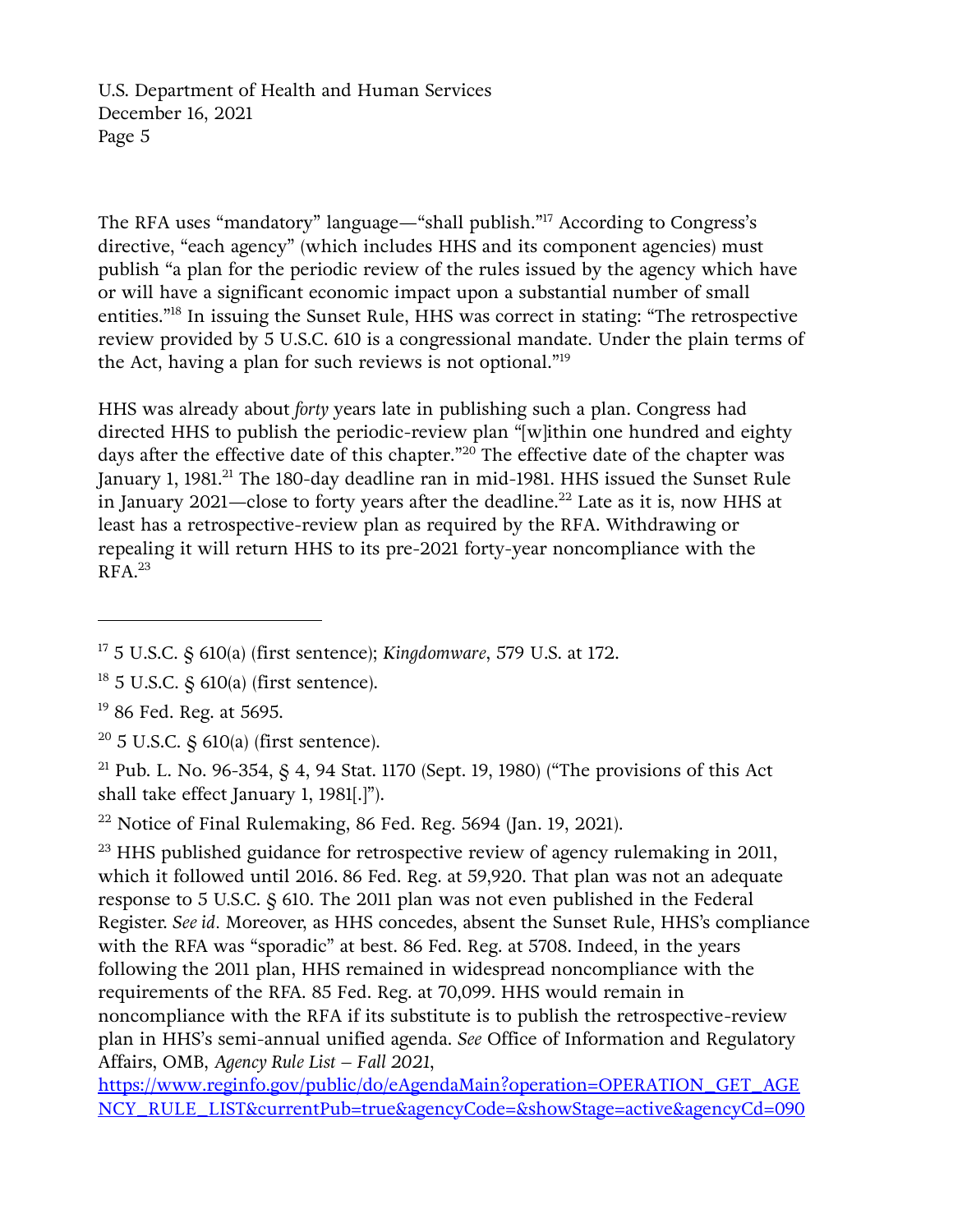The RFA plainly spells out the purpose and the relevant deadlines for conducting retrospective review. The "purpose" of retrospective review "shall be to determine whether such rules should be ... rescinded ... to minimize any significant economic impact of the rules upon a substantial number of such small entities."<sup>24</sup> For rules that existed before RFA's enactment, the RFA requires ("shall provide for") that HHS conduct the retrospective review within ten years of RFA's effective date.<sup>25</sup> For rules enacted after RFA's enactment, it requires ("shall provide for") that HHS conduct the retrospective review within ten years after the rule was published as final.<sup>26</sup> Congress was aware that some agencies might need to extend these ten-year deadlines. So, it expressly stated that if the agency head—the HHS Secretary, as relevant here— "determines that completion of the review of existing rules is not feasible by the established date," the agency head "shall so certify in a statement published in the Federal Register and may extend the completion date by one year at a time for a total of not more than five years."<sup>27</sup> All of these RFA provisions are "shall" provisions. Congress deliberately used "mandatory" language in establishing a series of nondiscretionary duties.<sup>28</sup> HHS has no option now to render such mandatory language optional by repealing the Sunset Rule. RFA allows HHS only to "amen[d]" the Sunset Rule.<sup>29</sup>

[<sup>0&</sup>amp;csrf\\_token=5B8E0754896D00EB6E21BF6607F983D031D99D6D81B639B9CB1F2E6A8](https://www.reginfo.gov/public/do/eAgendaMain?operation=OPERATION_GET_AGENCY_RULE_LIST¤tPub=true&agencyCode=&showStage=active&agencyCd=0900&csrf_token=5B8E0754896D00EB6E21BF6607F983D031D99D6D81B639B9CB1F2E6A834D13291F1833D7D73854F2E7A292652B78BB5F4118) [34D13291F1833D7D73854F2E7A292652B78BB5F4118.](https://www.reginfo.gov/public/do/eAgendaMain?operation=OPERATION_GET_AGENCY_RULE_LIST¤tPub=true&agencyCode=&showStage=active&agencyCd=0900&csrf_token=5B8E0754896D00EB6E21BF6607F983D031D99D6D81B639B9CB1F2E6A834D13291F1833D7D73854F2E7A292652B78BB5F4118) Sneaking in retrospective review into the unified agenda fails to meet the "shall publish in the Federal Register" and the "a plan" requirement of the Act. 5 U.S.C. § 610(a) (first sentence). The retrospective-review plan must be published in the Federal Register, not elsewhere. Also, the retrospective-review plan under the RFA must be *one* plan that encodes the procedure for reviewing all HHS regulations. *Niz-Chavez v. Garland*, 141 S. Ct. 1474, 1480 (2021) (concluding that "a notice" means "a single document" not multiple documents). Publishing separate plans whenever HHS feels the need to publish them in the semi-annual unified agenda for specific regulatory sections satisfies neither the "a plan" nor the "shall publish in the Federal Register" requirements of Section 610(a).  $24$  5 U.S.C.  $\frac{2}{9}$  610(a) (third sentence).

 $25$  5 U.S.C. § 610(a) (fourth sentence).

<sup>26</sup> *Id.*

 $27$  5 U.S.C. § 610(a) (last sentence).

<sup>28</sup> *Kingdomware*, 579 U.S. at 172.

 $29$  5 U.S.C. § 610(a) (second sentence).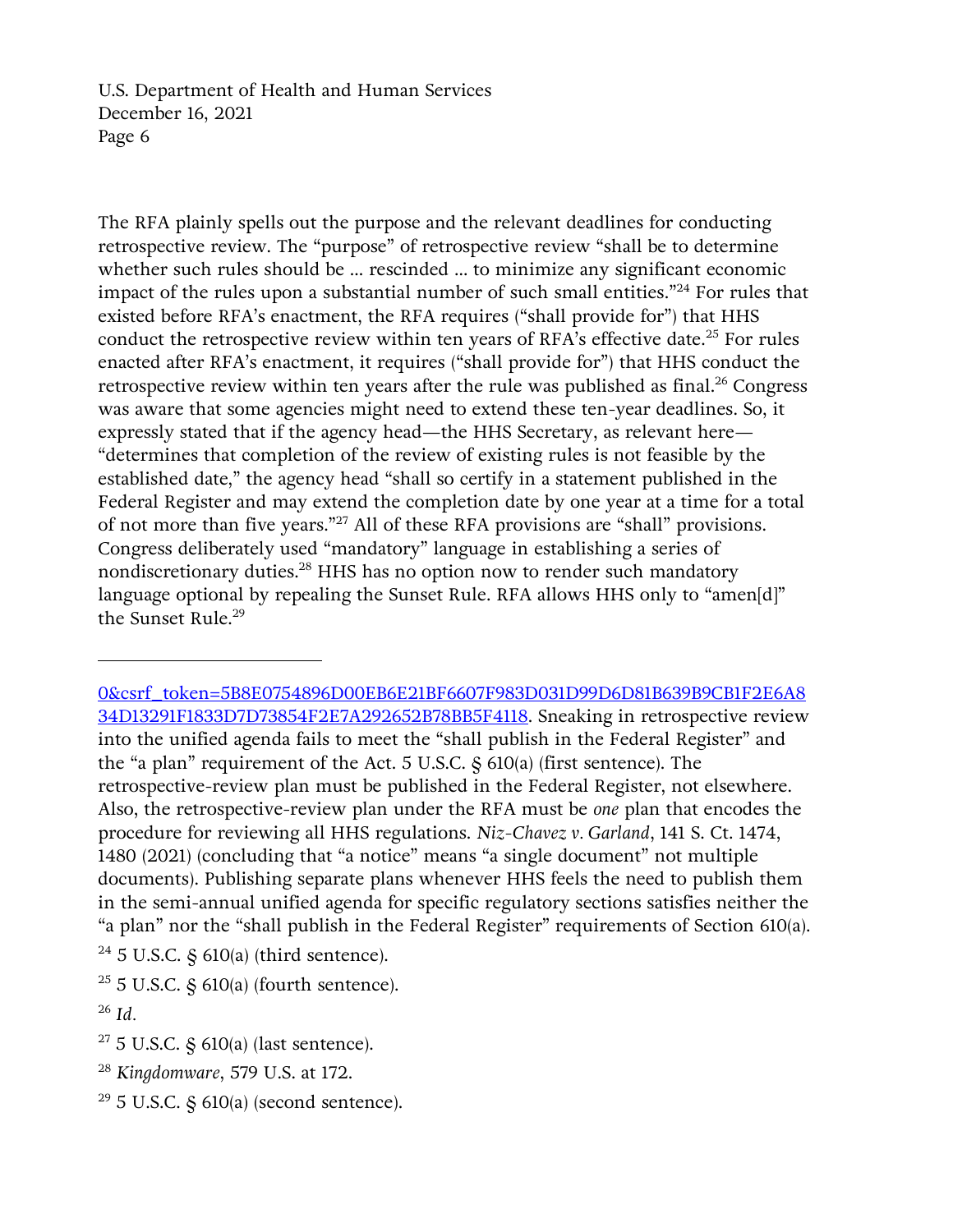By implementing the RFA's requirement, the Sunset Rule ensures that HHS and its component agencies remain accountable to real-world impacts of its regulations. The Sunset Rule also makes sure that outdated HHS regulations do not unnecessarily burden the American public through sheer inertia. Nothing in the Sunset Rule prevents HHS from prioritizing the review of some rules over others. And nothing in the Sunset Rule prevents HHS from starting the retrospective-review process earlier if HHS thinks a particular rule section might generate some controversy or a lot of public input.

"Each year," the RFA already requires ("shall publish") HHS to "publish in the Federal Register a list of the rules … which are to be reviewed pursuant to this section during the succeeding twelve months."<sup>30</sup> HHS has not complied with this "mandatory" language so far.<sup>31</sup> The Sunset Rule only incentivizes HHS to faithfully comply with the RFA going forward. The Sunset Rule furthers the nondiscretionary provisions of Section 610. Complying with mandatory duties that Congress has imposed on HHS is the opposite of *ultra vires* agency action. Indeed, HHS's forty-year history of extensive noncompliance with the RFA necessitates the system of incentives and disincentives instituted and formalized by the Sunset Rule, including default repeal deadlines if retrospective review does not occur.

# **II. The Sunset Rule Is Consistent with the Administrative Procedure Act**

In proposing to repeal the Sunset Rule, HHS argues that repeal is necessary because the Sunset Rule's provision repealing specific regulatory sections if not timely reviewed violates the APA.<sup>32</sup> HHS posits that it is required to follow "the same process for amending or rescinding" regulations as the one it followed in adopting them.<sup>33</sup>

<sup>30</sup> 5 U.S.C. § 610(c) (first sentence).

<sup>31</sup> *Kingdomware*, 579 U.S. at 172.

<sup>32</sup> 86 Fed. Reg. at 59,921.

<sup>33</sup> 86 Fed. Reg. at 59,921 (citing *Perez v. Mortgage Bankers Ass'n*, 575 U.S. 92, 101 (2015)).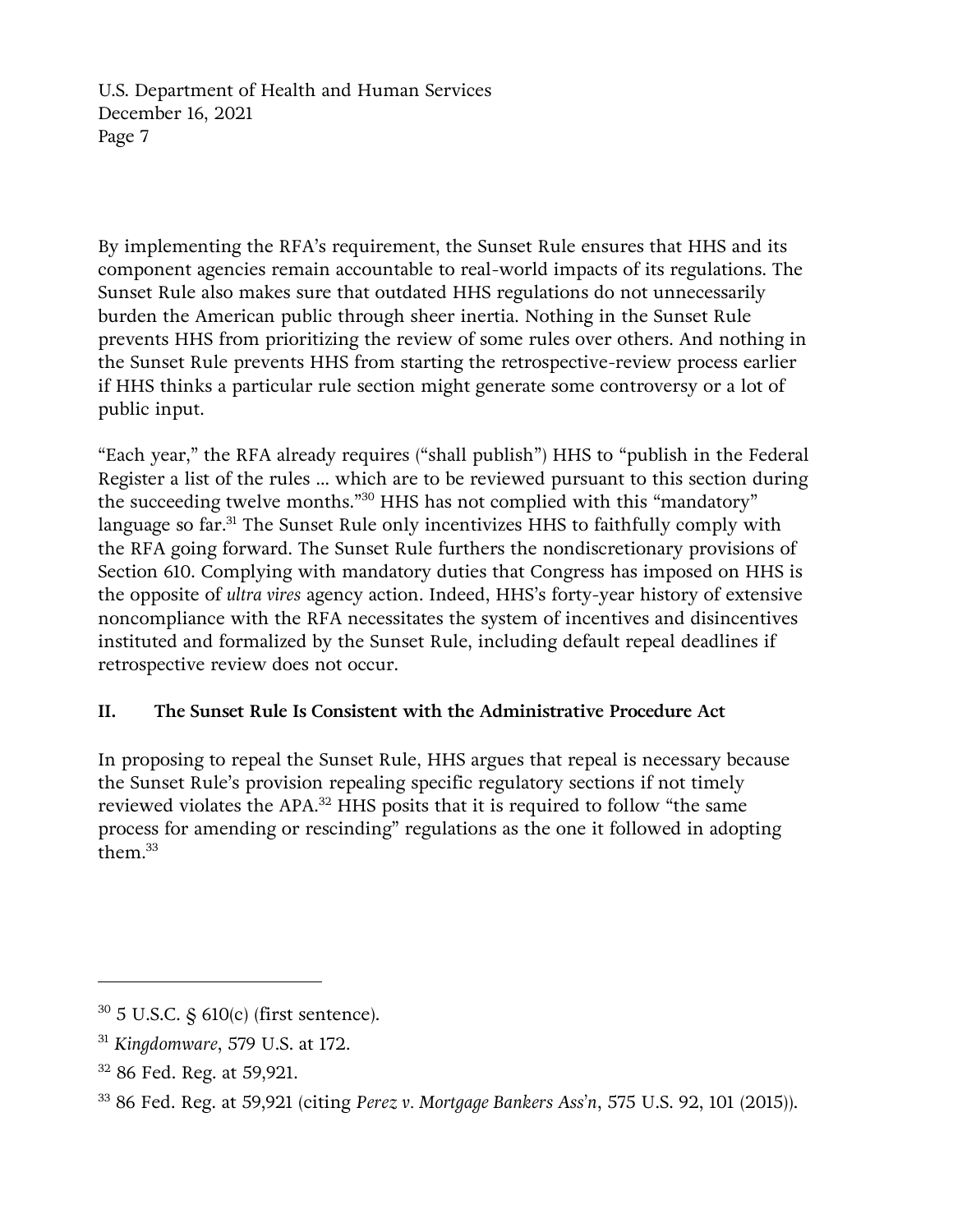But HHS has already followed the APA's rulemaking procedure in adopting the Sunset Rule, which inserted default expiration dates in regulatory sections.<sup>34</sup> Those expiration dates can be amended or rendered ineffectual by following the procedures laid down by the Sunset Rule, the RFA, and the APA. The Sunset Rule's review-delay process adequately protects against inadvertent expiration. If a section were to expire under the Sunset Rule for want of retrospective review, HHS can follow the APA's flexible rulemaking procedure to readopt it. Recission, expiration, repeal, or however one chooses to characterize it, the Sunset Rule merely encoded what the RFA already contemplates,<sup>35</sup> by using the APA's rulemaking procedure.<sup>36</sup> The default expiration dates that the Sunset Rule inserted in HHS regulations meet *State Farm*'s "satisfactory explanation" requirement and *Perez*'s "same procedures" requirement.<sup>37</sup>

The concern that the Sunset Rule will lead to widespread expiration of regulations is overstated.<sup>38</sup> The Sunset Rule's purpose is not to repeal any regulation, but rather to set forth a plan for periodic retrospective review, as required by the RFA.<sup>39</sup> The default repeal deadlines if review does not occur are an incentive that ensures the retrospective review mandated by the RFA actually occurs and that HHS and its component agencies faithfully discharge their statutory duties. <sup>40</sup> The Sunset Rule correctly assumes that HHS will comply with the RFA and, therefore, that automatic expiration of regulations will be a very rare event. The concerns about widespread expiration appear predicated on the flawed assumption that HHS will continue to fail

<sup>38</sup> 86 Fed. Reg. at 59,921.

<sup>&</sup>lt;sup>34</sup> 86 Fed. Reg. at 5703 & nn.104, 105 (explaining the legal basis for amending regulations to insert a conditional sunset date).

 $35$  5 U.S.C.  $\frac{2}{3}$  610(a) (third sentence).

<sup>36</sup> 5 U.S.C. § 553.

<sup>37</sup> *Motor Vehicle Mfrs. Ass'n v. State Farm Mut. Auto. Ins. Co.*, 463 U.S. 29, 43 (1983); *Perez*, 575 U.S. at 101. *See also* James Broughel, Mercatus Center, George Mason University, *Evidence Free Policymaking at the Department of Health and Human Services*, [https://www.mercatus.org/publications/regulation/evidence-free-policymaking-](https://www.mercatus.org/publications/regulation/evidence-free-policymaking-department-health-and-human-services)

[department-health-and-human-services](https://www.mercatus.org/publications/regulation/evidence-free-policymaking-department-health-and-human-services) (Dec. 15, 2021) (Comment submitted at regulations.gov in opposition to HHS's proposed repeal of the Sunset Rule; providing a comprehensive "satisfactory explanation" for the Sunset Rule).

<sup>39</sup> 86 Fed. Reg. at 5694, 5713.

<sup>40</sup> *Id.*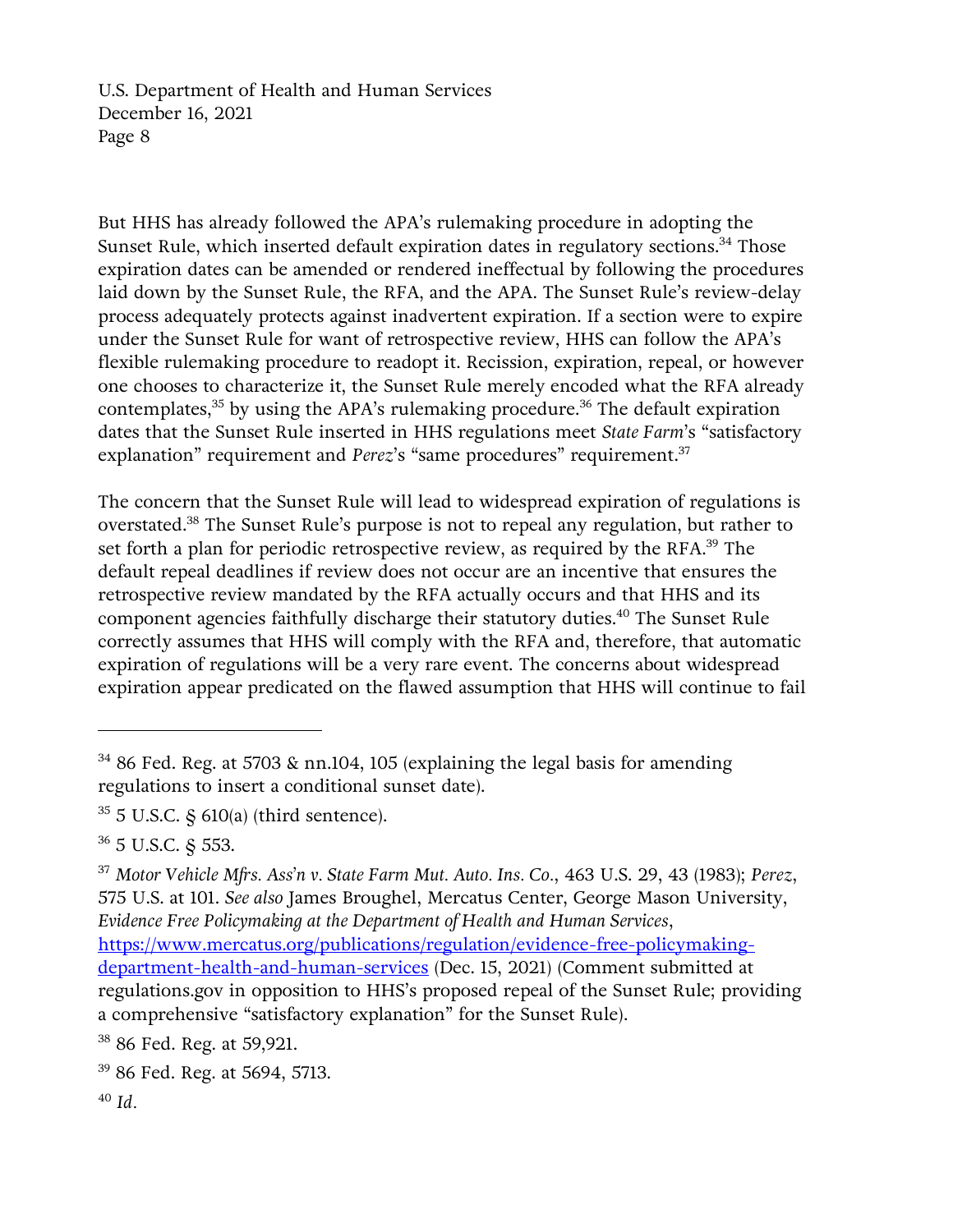in its statutory duties, resulting in the expiration of unreviewed rules. <sup>41</sup> Assuming that federal agencies will break the law is not a sound basis for repealing the Sunset Rule. 42

# **III. Neither the President Nor HHS Can Ignore or Overrule Congress's Mandate**

HHS's proposed repeal of the Sunset Rule is unconstitutional. HHS cannot ignore or overrule Congress's mandate. Neither the President nor HHS can render optional a statutory directive that HHS publish a plan to periodically review its code of regulations. That published plan—the Sunset Rule—is also entirely consistent with the Regulatory Flexibility Act and the Administrative Procedure Act.

In proposing to repeal the Sunset Rule, HHS states that the basis for the repeal is President Biden's Executive Order 13992<sup>43</sup> issued on January 20, 2021.<sup>44</sup> But as explained in Parts I and II above, the Sunset Rule is based on and consistent with the RFA, the APA, and binding court precedent. And neither the President nor HHS can ignore or overrule acts of Congress or court precedent because the Take Care Clause, the Supremacy Clause, and the separation-of-powers doctrine forbid such executive actions.

The President has the unique constitutional duty to take care that the laws are faithfully executed.<sup>45</sup> Via EO 13992, however, President Biden ordered HHS to ignore the Regulatory Flexibility Act, the Administrative Procedure Act, and binding court precedent. By so engaging in executive lawmaking, the chief executive cannot be expected to also comply with the Take Care Clause. The "policy goals of the current" President to derogate portions of the nation's laws is forbidden by the Take Care

 $45$  U.S. Const. art. II,  $\frac{5}{9}$  3, cl. 4 (Take Care Clause).

<sup>41</sup> 86 Fed. Reg. at 59,921.

<sup>42</sup> *State Farm*, 463 U.S. at 43 (noting that agency decisionmaking is arbitrary and unreasoned where an agency has "relied on factors which Congress has not intended it to consider").

<sup>&</sup>lt;sup>43</sup> Revocation of Certain Executive Orders Concerning Federal Regulation, 86 Fed. Reg. 7049 (Jan. 25, 2021) (EO 13992).

<sup>44</sup> 86 Fed. Reg. at 59,910.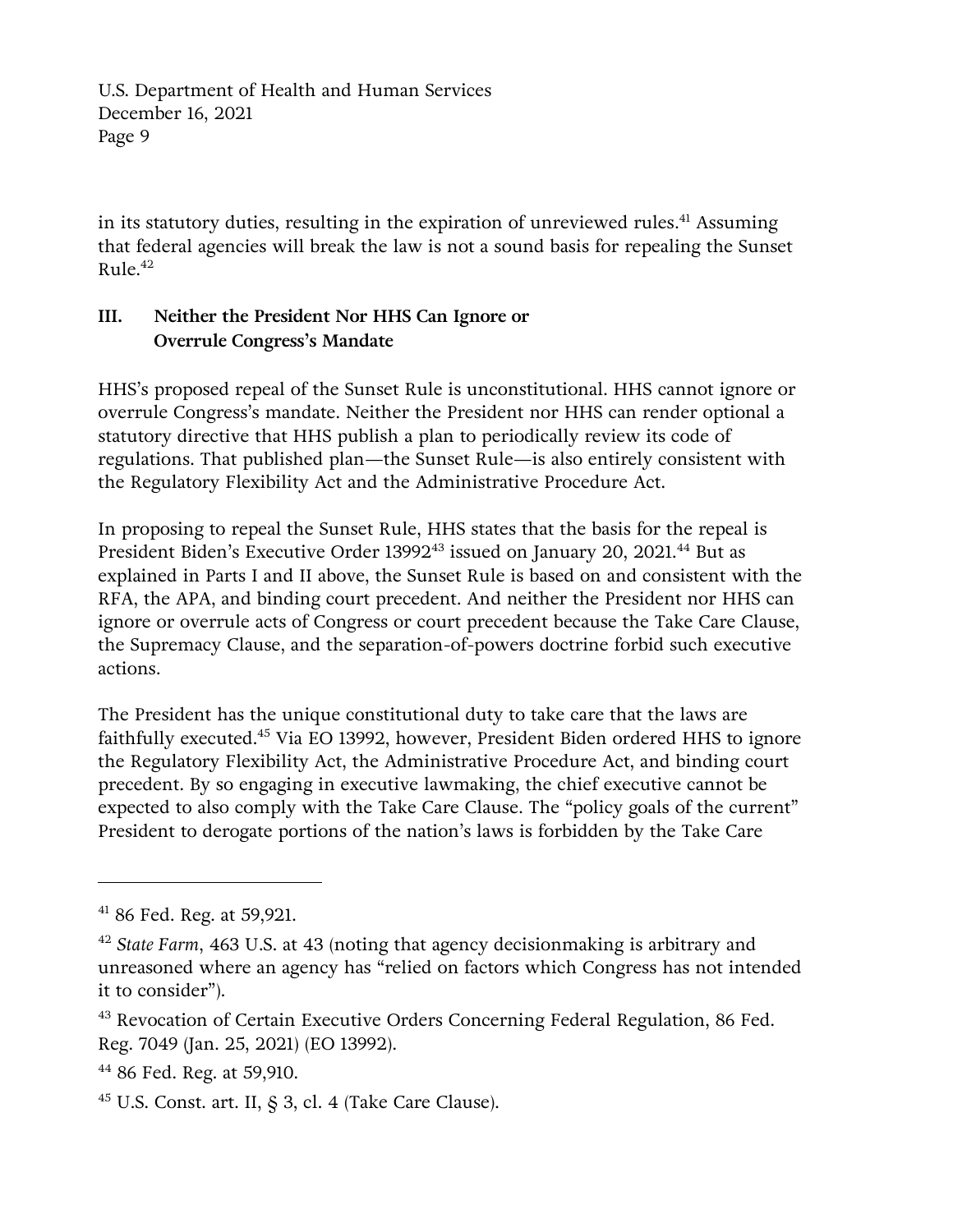Clause.<sup>46</sup> As is the President's decision to demote the nation's laws by elevating over them his policy preferences.<sup>47</sup>

Nor can HHS on its own ignore or overrule court precedent interpreting and applying the Constitution and acts of Congress. The Constitution's separation of powers doctrine forbids such agency action. This principle is at least as old as the *Hayburn's Case*, decided in 1792.<sup>48</sup> Congress had enacted the Pensions Act of 1792, creating a scheme for the disabled veterans of the American Revolution to apply for pensions to federal courts. The federal-court decisions were appealable and subject to stay by the Secretary of War. Five of the then-six justices of the Supreme Court declared the Pensions Act unconstitutional.<sup>49</sup> The Court concluded that an agency head—such as the HHS Secretary—is rendered incompetent by the Constitution to revise, ignore, overrule, or stay decisions rendered by federal courts. And an Article III judge is forbidden by the Constitution to decide cases that will be subject to revision and review by an executive-branch officer of the United States.<sup>50</sup> HHS would be acting unconstitutionally, therefore, were it to repeal rules codifying binding statutes and court cases interpreting them because the act of repealing the Sunset Rule is an act of actively ignoring or overruling such binding, superior authority.

#### **Conclusion**

Should HHS proceed with its proposed rulemaking and rescind the Sunset Rule, it will find itself in immediate noncompliance with the mandatory duties set forth in the RFA. The Sunset Rule effectuates HHS's nondiscretionary duty to publish in the Federal Register a plan for the periodic review of its rules, and to conduct periodic review in accordance with that plan. HHS should retain in its entirety the Sunset

<sup>46</sup> 86 Fed. Reg. at 59,910.

<sup>47</sup> *See also* U.S. Const. art. VI, § 2 (Supremacy Clause) (stating that only "This Constitution, and the Laws of the United States which shall be made in Pursuance thereof; and all Treaties made, or which shall be made, under the Authority of the United States, shall be the supreme Law of the land").

<sup>48</sup> *Hayburn's Case*, 2 U.S. 408 (1792).

<sup>49</sup> *Id.*

<sup>50</sup> *Plaut v. Spendthrift Farm, Inc.*, 514 U.S. 211, 218 (1995) ("Congress cannot vest review of the decisions of Article III courts in officials of the Executive Branch.").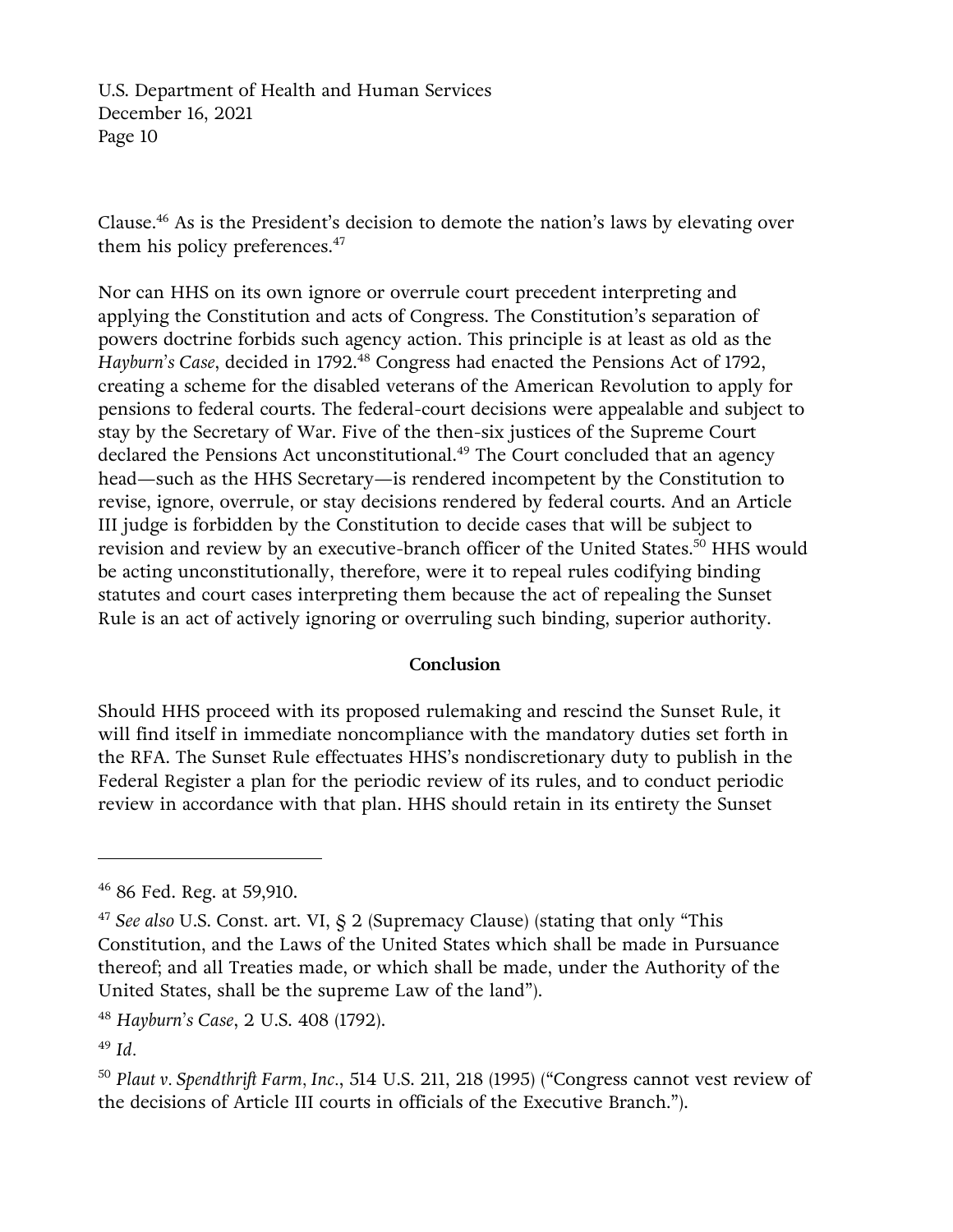Rule, which is currently codified at: 21 C.F.R. § 6.1; 42 C.F.R. §§ 1.1, 404.1, 1000.1; and 45 C.F.R. §§ 8.1, 200.1, 300.1, 403.1, 1010.1, 1300.1.

If you have further questions, or require further information, please do not hesitate to contact Adi Dynar via email at **ADynar@PacificLegal.org** or by phone at (202) 888-6881.

Respectfully submitted,

yacomon

CHARLES T. YATES Pacific Legal Foundation 555 Capitol Mall, Suite 1290 Sacramento, CA 95814 (916) 419-7111 [CYates@PacificLegal.org](mailto:CYates@PacificLegal.org)

ADITYA DYNAR Pacific Legal Foundation 3100 Clarendon Blvd., Suite 610 Arlington, VA 22201 (202) 888-6881 [ADynar@PacificLegal.org](mailto:ADynar@PacificLegal.org)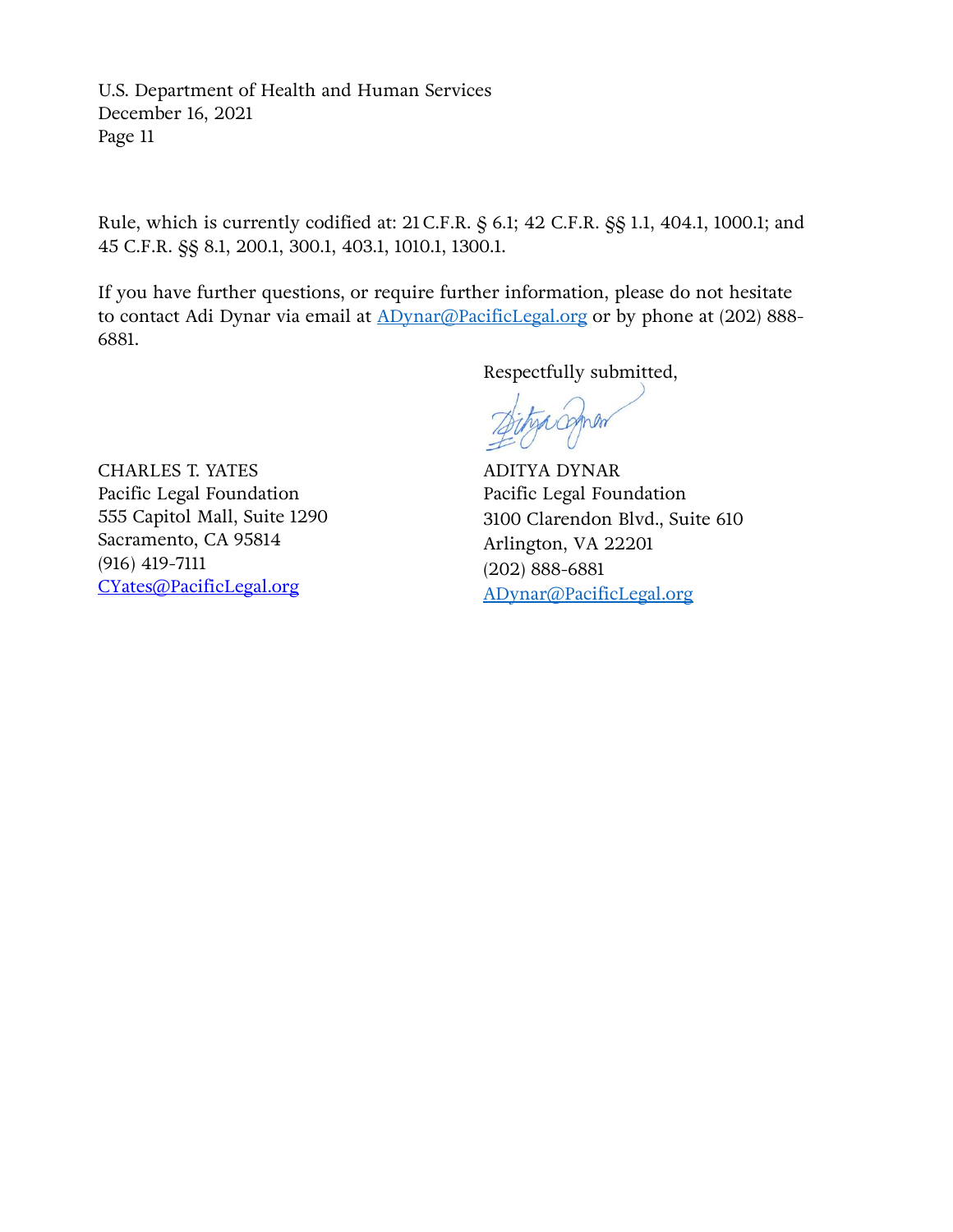## Kiren Mathews

| From:               | Aditya Dynar                                                                                   |
|---------------------|------------------------------------------------------------------------------------------------|
| Sent:               | Thursday, December 16, 2021 5:54 AM                                                            |
| To:                 | reviewnprm@hhs.gov                                                                             |
| Cc:                 | Charles T. Yates; Incoming Lit                                                                 |
| Subject:            | Comment Opposing HHS's Proposed Repeal of the Sunset Rule, RIN 0991-AC24, HHS-<br>OS-2020-0012 |
| <b>Attachments:</b> | HHS SUNSET Comment Final.pdf                                                                   |

Dear Mr. Barry,

The attached comment was submitted electronically using regulations.gov. I appreciate your attention to the matter.

Respectfully,

Adi Dynar | Attorney\* Pacific Legal Foundation 3100 Clarendon Blvd, Suite 610 | Arlington, VA 22201 202.888.6881 | Office 202.807.4472 | Direct



Defending Liberty and Justice for All.

\*Licensed to practice in Arizona and the District of Columbia